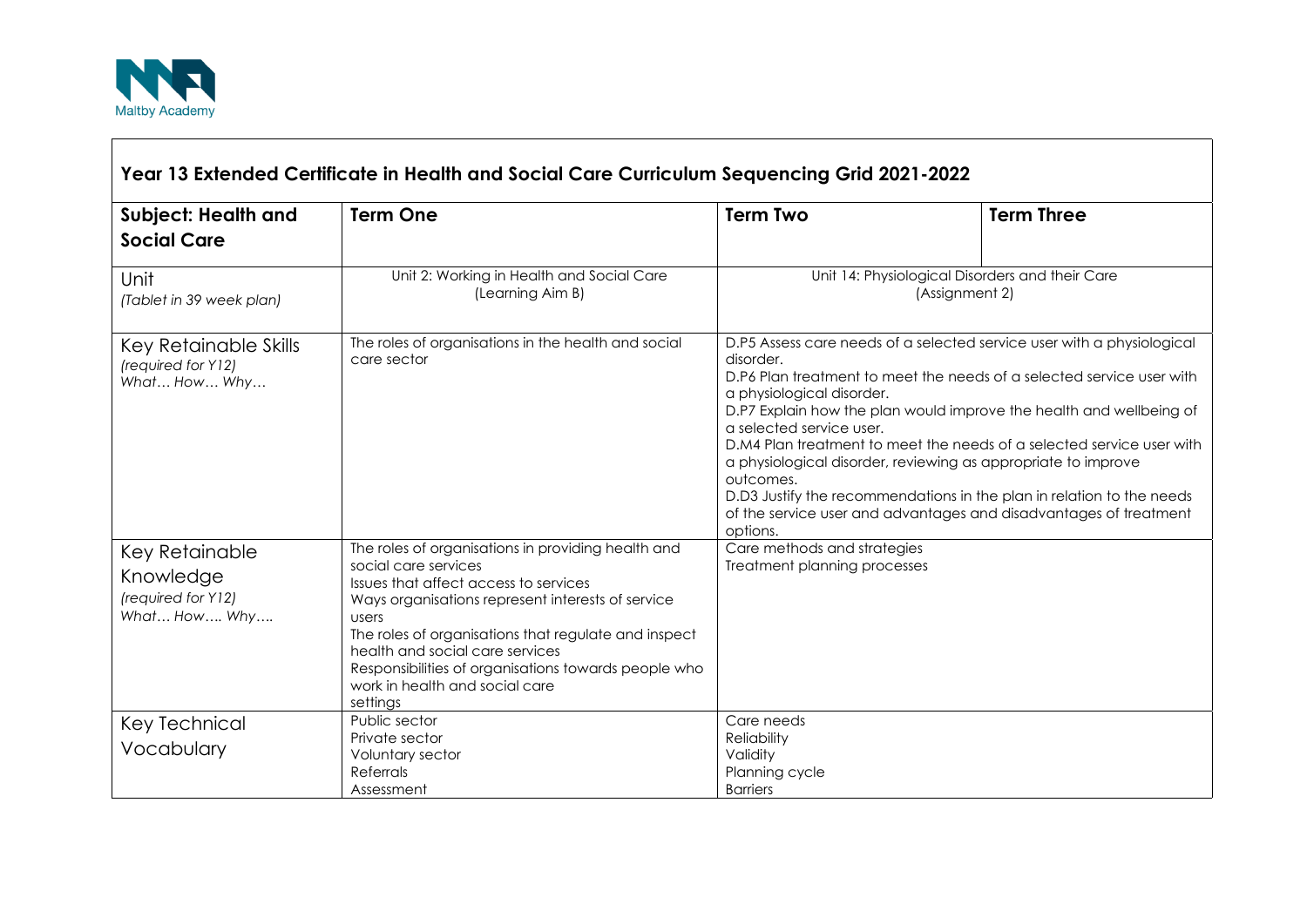

| To be modelled and<br>deliberately practiced in<br>context.                                        | Eligibility criteria<br><b>Barriers</b><br>Advocacy<br>Complaints procedure<br>Whistleblowing<br>CQC<br><b>OFSTED</b><br><b>NMC</b><br><b>GMC</b><br><b>HCPC</b><br>CPD                                                                                                                                                                                                                | Advantages/disadvantages                                                                                                                                                                                                                                                                                                                                                                                                                  |  |
|----------------------------------------------------------------------------------------------------|----------------------------------------------------------------------------------------------------------------------------------------------------------------------------------------------------------------------------------------------------------------------------------------------------------------------------------------------------------------------------------------|-------------------------------------------------------------------------------------------------------------------------------------------------------------------------------------------------------------------------------------------------------------------------------------------------------------------------------------------------------------------------------------------------------------------------------------------|--|
| Opportunities for<br>reading<br><b>Developing Cultural</b>                                         | Trade union<br>Care at Rotherham Hospital article<br>Hospice or home care article<br>Poor practice in H&SC article<br>Example OFSTED/CQC reports<br>Safeguarding policy<br>Maslow's hierarchy of needs<br>NHS and NICE publications<br>Students exposed to real life experiences within the H&SC sector.                                                                               |                                                                                                                                                                                                                                                                                                                                                                                                                                           |  |
| Capital<br>Essential knowledge and skills<br>of educated citizens.<br><b>Authentic Connections</b> | Students understanding the different sectors of the NHS.<br>Students understanding how poor practice can be highlighted and dealt with.<br>Students understanding how professionals and settings are monitored to ensure they are providing best care for service users.<br>Students understanding how to plan care for service users.<br>Psychology/Sociology - Reliability, validity |                                                                                                                                                                                                                                                                                                                                                                                                                                           |  |
| – Cross Curricular Links                                                                           |                                                                                                                                                                                                                                                                                                                                                                                        |                                                                                                                                                                                                                                                                                                                                                                                                                                           |  |
| Key Assessment                                                                                     | Assessments scheduled following each topic<br>completed. Each assessment includes assessment<br>on the previous topic completed to hone long-term<br>memory. Each assessment is standardised with<br>another member of staff in department.                                                                                                                                            | Once the assignment is completed by the student, it is then marked by<br>the teacher. A percentage of this marking is then internally verified by<br>another KS5 Health and Social Care teacher to ensure that assessment<br>is accurate. Students have 15 working days to then resubmit their<br>assignment to a higher standard. This is then again, marked by the<br>teacher and internally verified to ensure accuracy of assessment. |  |